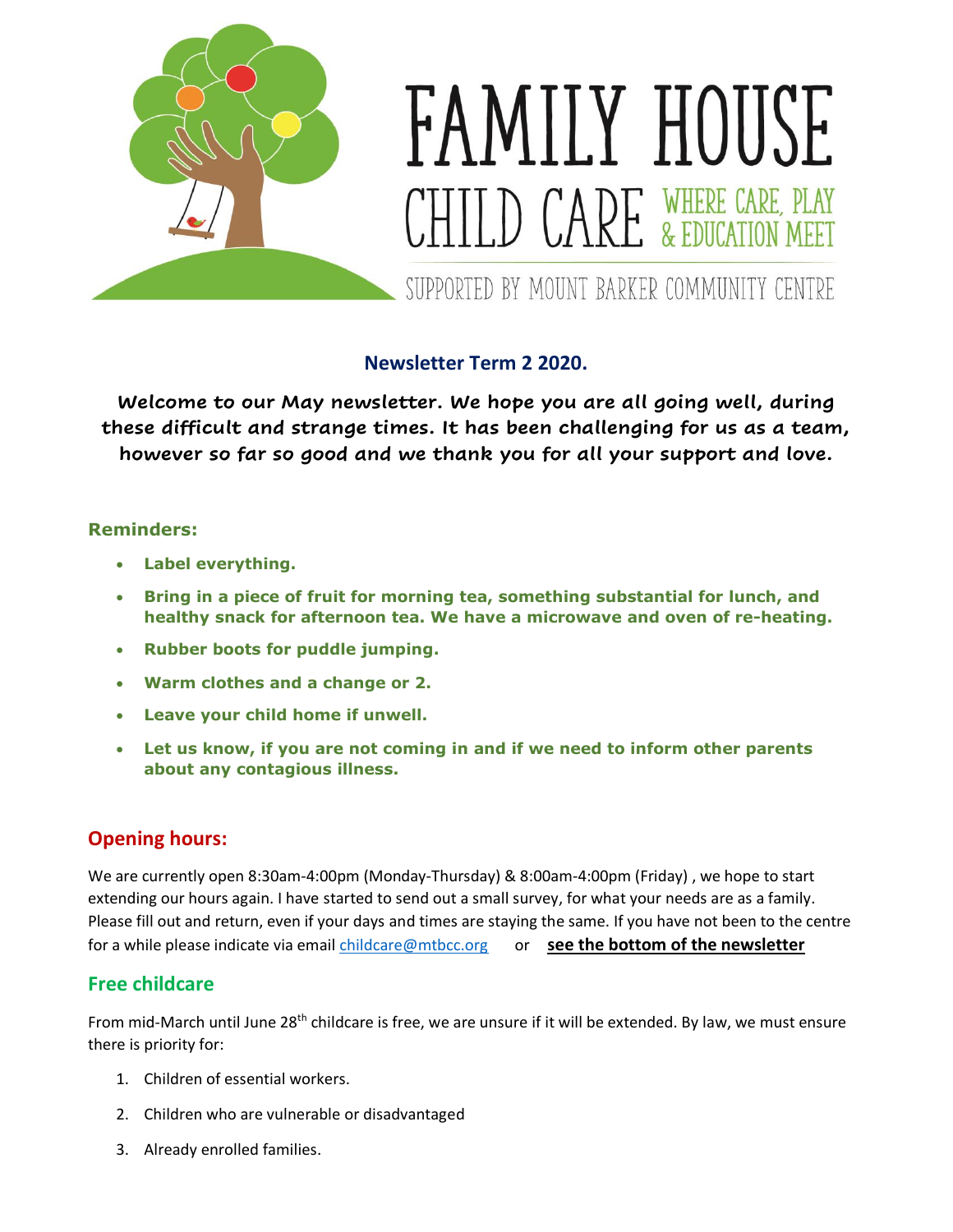Some families have asked if they can pay, unfortunately we cannot accept any money. However, if you want to support us, it is easy, just continue to use Family House when things go back to normal and spread the word, on how amazing we are.

## **Mud Kitchen:**

We are in the process of getting a mud kitchen made by the Men's shed. It will bring an excellent addition to our outdoor play area, and it may increase messy, dirty, and happy children. If you have any old pots, pans, cake tins, or cooking utensils, we are happy to take them off your hands.

## **Staff update:**

As you may have noticed Deb has not been with us for a while, she is of high risk and will return when her Dr had given her the all clear that it is safe to return. She misses us all dearly and we miss her.

Lily and May will be here working again, on a casual bases, we hope that in time they will be a part of our team.

#### **Sunscreen:**

We have stopped applying sunscreen for now, we will resume in September. We have started to return any sunscreen that was for your child. If you wish for us to still apply, please let us know, and keep their sunscreen in their bags. We will maintain hats on sunny days and promote play in the shade.

#### **Direct debit:**

As from the start of the Financial year, we will be encouraging all families to set up direct debit. Forms will go out mid-June. Once childcare subsidy is back, you will know what your fees are. You can then set up weekly, fortnightly, or monthly direct debit.

## **Immunisation**

As from July  $1<sup>st</sup>$  children not immunised will not be able to attend childcare or kindergarten. All families need to supply a copy of their immunisation record, this can be done by, either scan and email or bring in a hard copy to be copied. All children must have a record of their immunizations at the centre.

### **Calling the centre**

If you need to contact us via phone, please call and leave a message, we do check regularly. We are planning on updating the phone system very soon.

## **COVID-19 update.**

- We will continue to play outside as much as we can.
- Parents can enter the foyer area now.
- We may start to remove the paper at the front gate, this will be monitored, we ask that you have clean hands on arrival and use our sanitiser.
- Please do not bring your children in if they are unwell or someone in your family is unwell.

#### **Booking survey**-**please return asap and thank you to those who have already.**